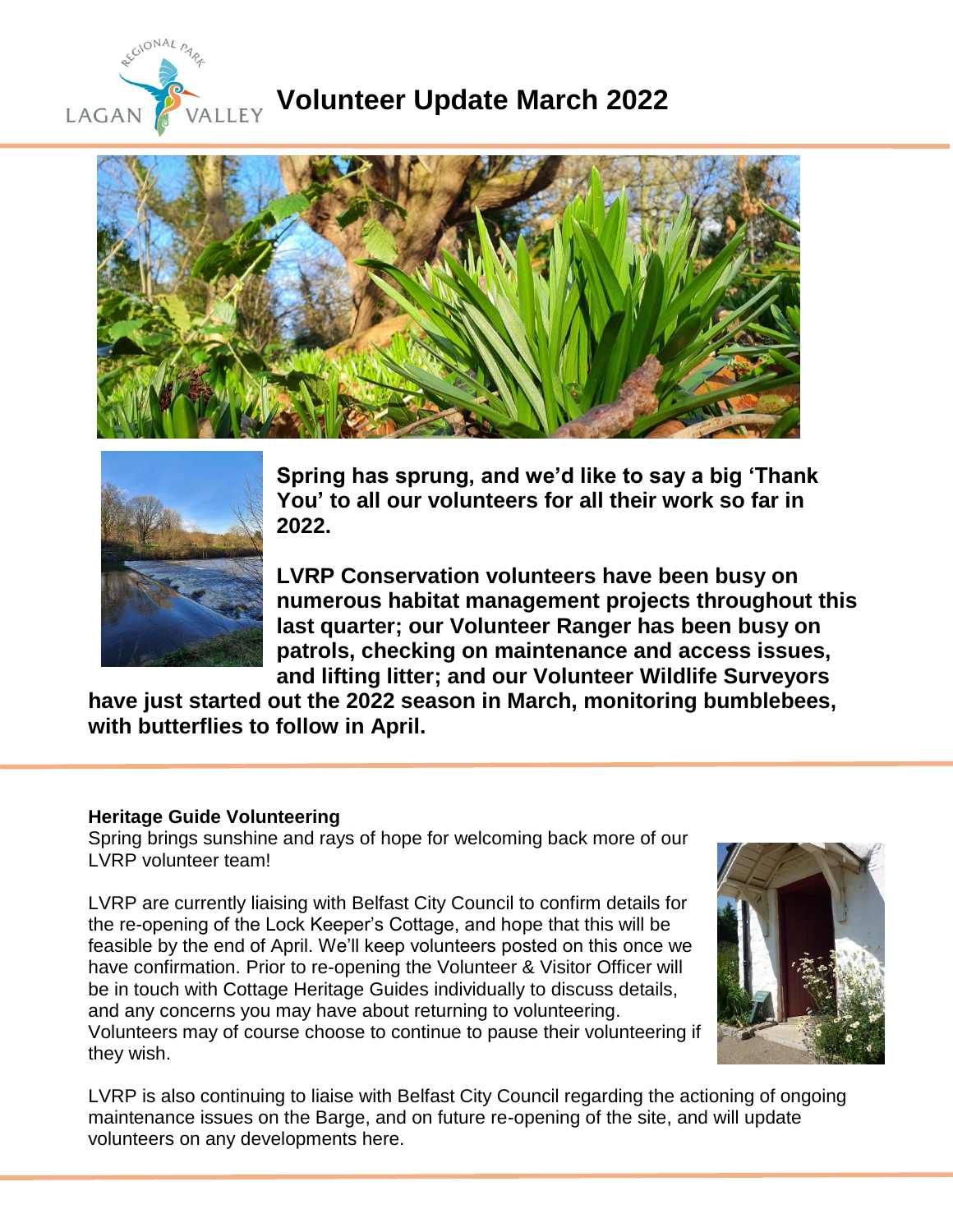## **Update on Conservation Tasks: Jan - mid March**

January's storms aside, our teams of LVRP Conservation Volunteers have been busy carrying out habitat management tasks at various sites across the Regional Park, on alternate Saturdays and Thursdays:



 *Above: One of the LVRP Conservation Volunteer teams at a haloing task in Belvoir ASSI in February*

- 2 young oak (whips) aftercare tasks, and 2 veteran oak haloing tasks, in Belvoir ASSI, under agreement with Forest Service and NIEA
- 2 bramble clearance tasks on the species-rich grassland banks of the Giant's Ring, in liaison with HED (Historic Environment Division)
- 1 scrub clearance task along the towpath near Shaw's Bridge, in conjunction with LVRP Ranger Service, and in liaison with DfI (Department for Infrastructure)
- 1 meadow management task in McIlroy Park, in liaison with LCCC (Lisburn & Castlereagh Council)

# **Belvoir ASSI (Area of Special Scientific Interest)**

There was a lot of LVRP Conservation Volunteer activity in Belvoir Forest Park through January and February on Belvoir oaks of different generations: with a couple of tasks 'haloing' veteran oaks – removing scrub and saplings in a ring around these old beauties to give them more light and less competition in their old age - and a further couple of tasks clearing bramble and tall vegetation from around some baby oaks to give them a helping hand in their early years.



These Belvoir babies were planted by Forest Service two winters ago, after being propagated and grown on at their nursery, from acorns collected from the veteran oaks in Belvoir by LVRP volunteers in autumn 2016!

*Left: Baby oaks at Belvoir in Jan 2022, with volunteer Carol; Right: A group of LVRP volunteers at the Acorn collecting task in autumn 2016* 



It's so wonderful to think of these youngsters as the veterans of the future, alongside the other oak youngsters who have naturally regenerated in the area, and thanks to everyone for their work on the tasks,



Left to Right: Volunteers Gil and Liz cutting the felled material to form habitat piles at a haloing task in Feb; Paul and Gemma at the end of *another successful haloing task in Jan; Carol and Karen clearing brambles and other vegetation from around the baby oaks in Jan; the volunteer group at the end of the baby oak aftercare task in February – while a veteran oak stands proud in the background.*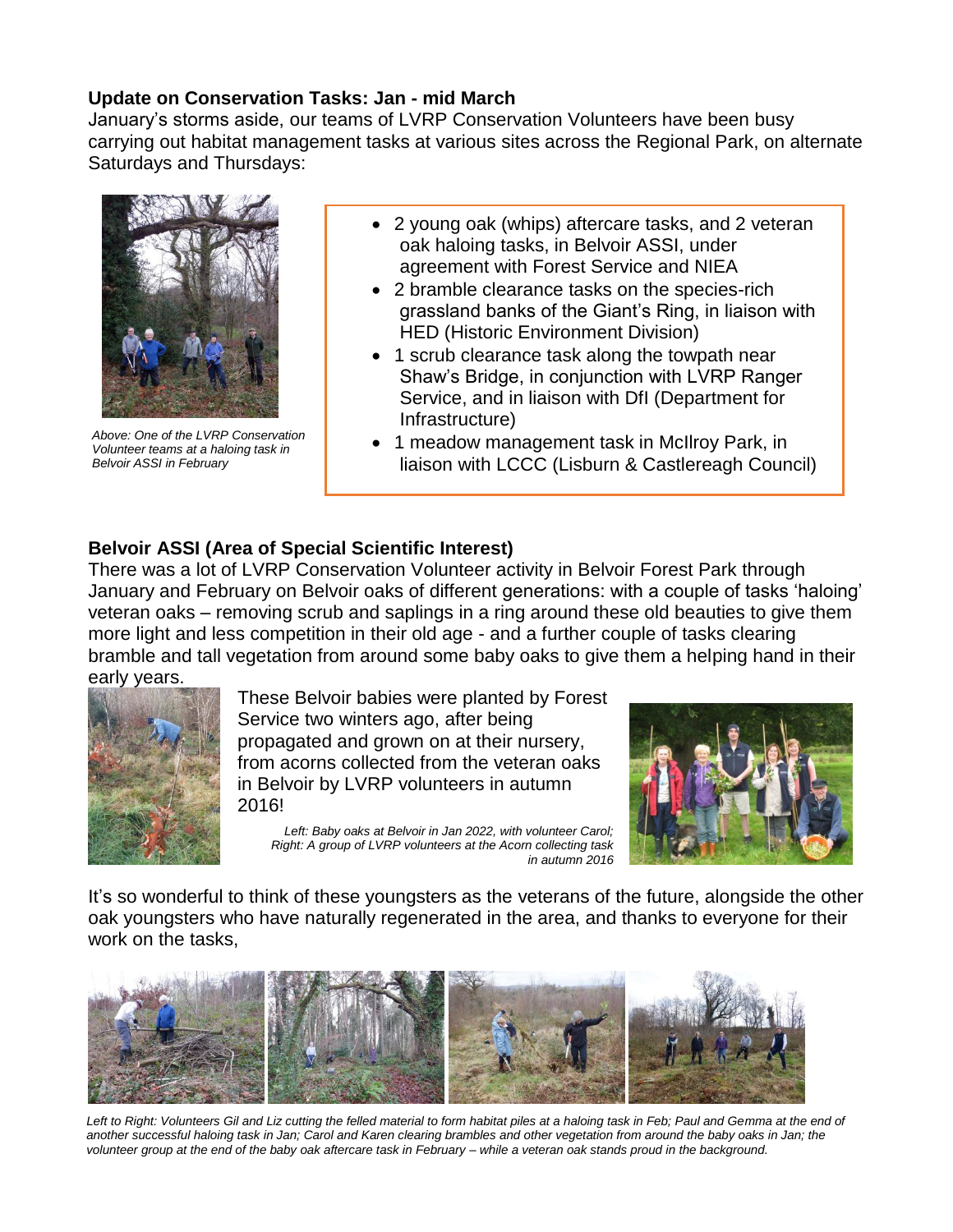#### **Scrub Clearance at Giant's Ring**

At a task apiece in January and February, the LVRP Conservation Volunteer teams continued with scrub (mainly bramble) removal from the grassland banks of the Giant's Ring. The task in January brought some atmospheric misty weather, though at least the brambles could still be found! Great work all round with another 3 builder bags removed on both tasks!



*Left to right: Brambles in the Mist – volunteer Sally still finding the scrub at the Giant's Ring: volunteer group at the end of the misty task in Jan; different task, different weather - getting stuck into some of the dense patches by the wall in Feb, before bird nesting season; volunteer group at the end of the task in Feb with another 3 builder bags full of scrub removed from the site*

# **Towpath near Shaw's Bridge – Gorse Removal with the Ranger Service**

A Thursday task in Feb saw the volunteers assisting LVRP Ranger Service with the removal of gorse and other scrub, which had spread fairly rampantly along the riverbank upstream of Shaw's Bridge, and was obscuring views from the Towpath, of the river and the vista to Minnowburn meadows on the opposite side.



Gorse was thinned, the view opened up and the cut scrub was formed in habitat piles nearby.

Above: Volunteers cutting the felled gorse *Above: Views of riversed beyond restored* A group of volunteers from the IWAI also assisted the Ranger Service with further scrub removal works downstream on the same day.



Fantastic work from everyone involved, and lovely to have the views from the Towpath opened up for all our visitors to enjoy.

#### **McIlroy Park – Meadow Management**

LVRP Conservation Volunteers have been managing the wildflower meadow at McIlroy Park since 2019, carrying out an annual cut and lift using Austrian scythes in Aug/Sep, whilst leaving a 1m border over winter for seeds for the birds and shelter for insects.



*Left to right: The wildfloiwer meadow overwinter border at McIlroy Park: before, during and after; volunteer group at end of task*

Come March, as the new growth starts to push through the dead standing vegetation, the volunteers return to clear the border of this dead material – removing excess nutrients and giving the new season's wildflowers the space to grow and thrive. Great work folks!